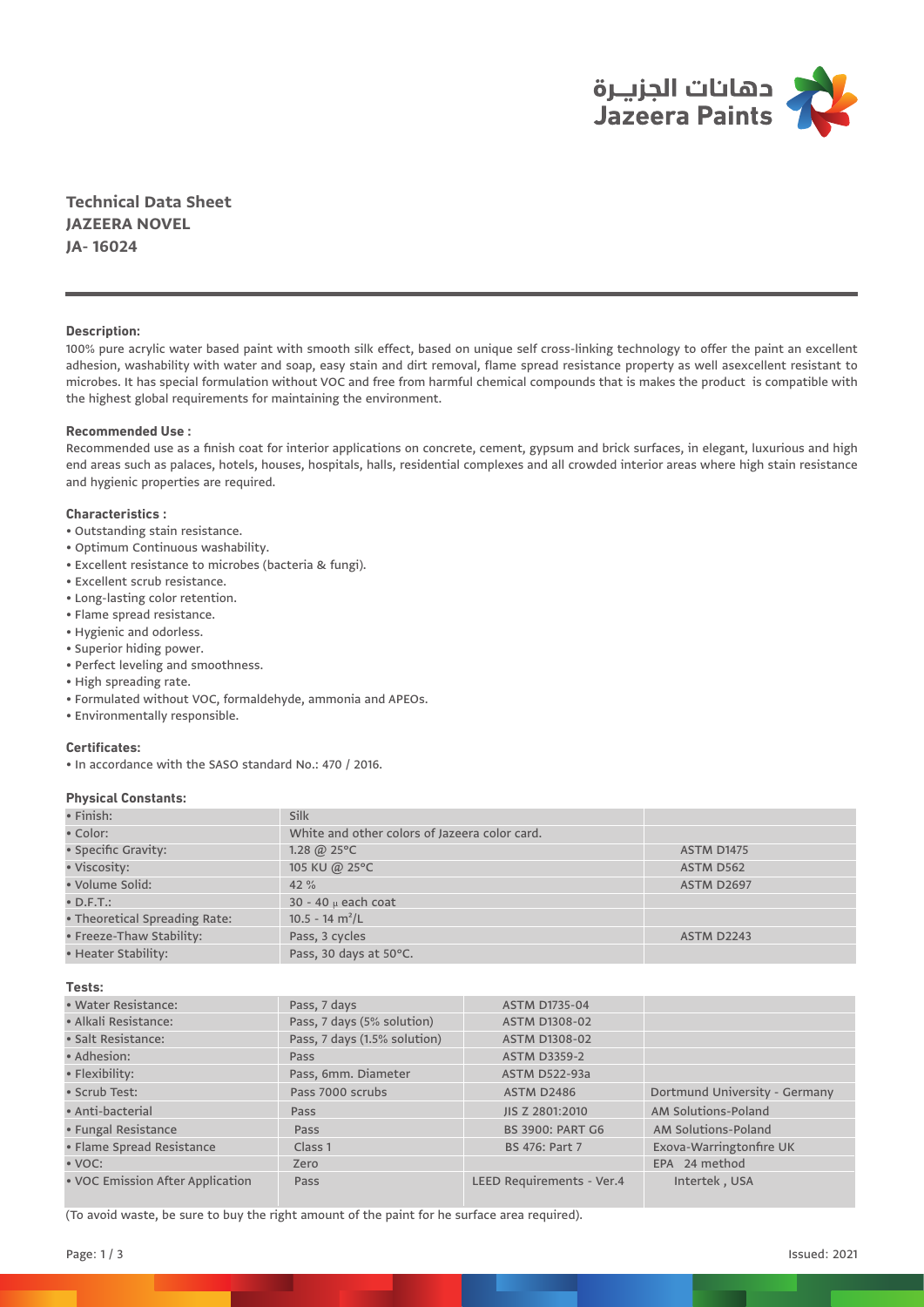

**Technical Data Sheet JAZEERA NOVEL JA- 16024**

## **Surface Preparation :**

• All new surfaces shall be cured at least 28 days prior to application of the primer.

• Remove old paints completely from previously painted surfaces .

• The substrate should have sufficient strength and free from unsounded areas, pug holes, protrusions and pops.

• Make sure that the surface is clean, dry, free from dust, oil, grease, salt and mold .

• Fill the holes and cracks with suitable fillers such as **"Jazeera Ultimate"**, **"Jazeera Unique Filler"** or **"Jaz Epoxy Crack Filler ESP"** prior to application of the primer (Refer to TSD).

### **Application Guide :**

1. The required temperature during application, must not be less than 5°C; the surface moisture should not exceed 8% and the relative humidity at work place should not exceed 70%.

2. pH of surface should not exceed 9.

3. Paint should be stirred carefully before use.

4. A suitable quantity of "Tap water" can be added to get reasonable viscosity for application.

5. Do not apply on wet and moistened surfaces until completely dry.

6. Do not apply the next coat unless the previous one is full dry. Minimum recoating interval time should be followed.

7. Adequate ventilation should be provided during application and drying.

#### **Application Tools :**

| Airless spray | $\sim$ | Nozzle orifice:<br>$0.015 - 0.021$ "                                       |  |
|---------------|--------|----------------------------------------------------------------------------|--|
|               |        | Nozzle pressure : 15 MPa (2100psi)                                         |  |
|               |        | Spray angle<br>$: 40-80^{\circ}.$                                          |  |
| Spray gun     | $\sim$ | Recommended nozzle size: (1.5 - 1.8) mm.                                   |  |
| Roller        |        | Soft and smooth roller (Recommended type: Dekor Nardeen 8009 - code: 1093) |  |
| Brush         |        | General / Normal type.                                                     |  |

# **Thinner :**

"Tap water".

### **Thinning Ratio :**

(0 - 10) % by volume for airless spray gun applications. (15 - 25) % by volume for spray gun applications. (10 – 15) % by volume for roller & brush applications. It depends on the weather conditions at work place.

### **Painting System:**

| Primer       |           | Apply one coat of "Jazeera Green Prime".  |
|--------------|-----------|-------------------------------------------|
| Intermediate | $\bullet$ | Apply two coats of "Jazeera Green Putty". |
| Topcoat      | ٠         | Apply two coats of "Jazeera Novel".       |

## **Drying Time:**

| Surface dry                                                 | ÷                    | 1 hour.            |  |  |
|-------------------------------------------------------------|----------------------|--------------------|--|--|
| Hard dry                                                    | $\ddot{\phantom{a}}$ | 4 hours.           |  |  |
| Recoating interval:                                         |                      | 8 hours (minimum). |  |  |
| Full cure                                                   |                      | 7 days.            |  |  |
| All above results according to ASTM D5895 $(25^{\circ}C)$ . |                      |                    |  |  |

# **Cleaning Tools :**

Tap water.